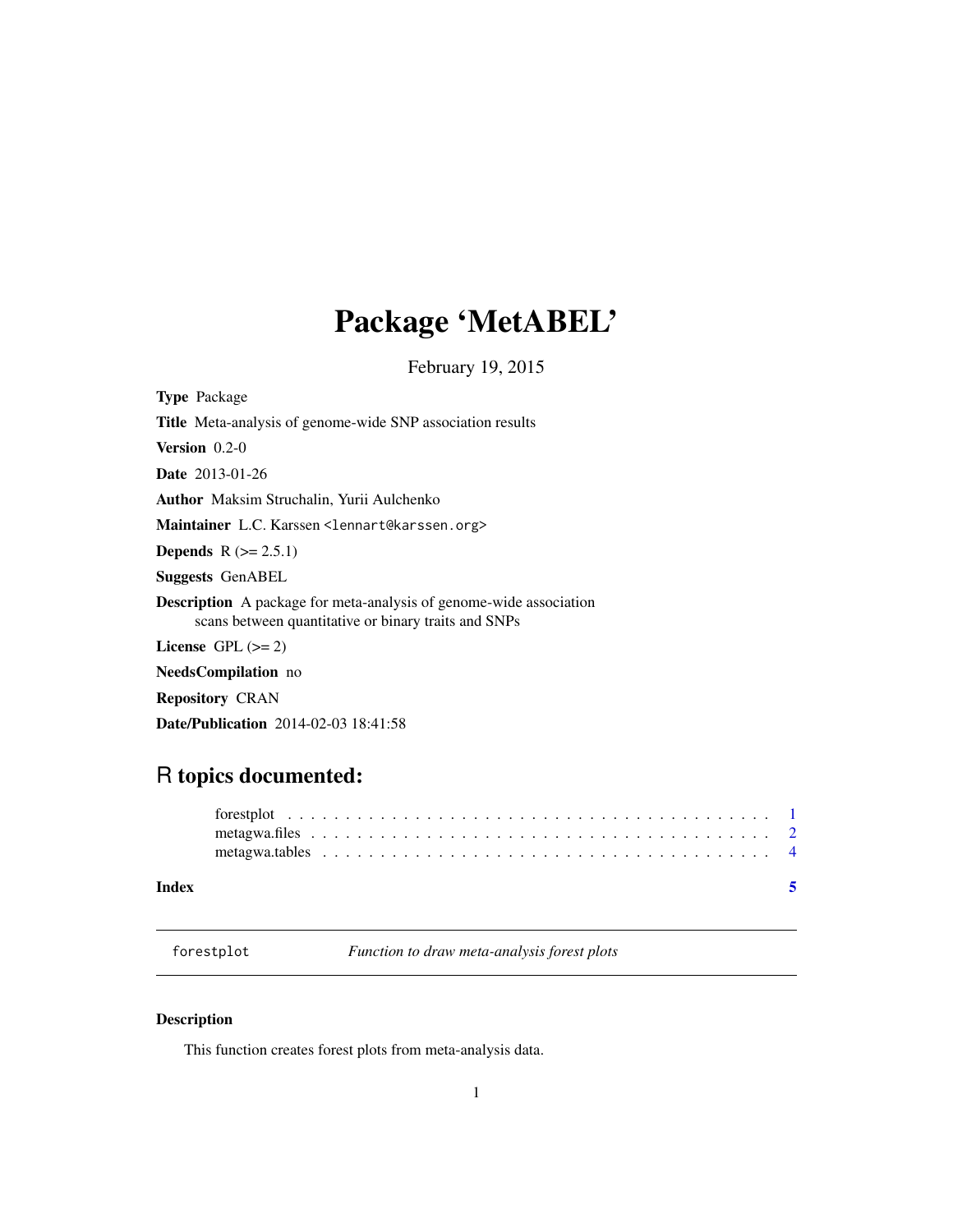#### <span id="page-1-0"></span>Usage

```
forestplot(estimate, se, labels = paste("Study", c(1:length(estimate))),
 CI = 0.95, xexp = FALSE, xlab = expression(beta), ylab = ''', ...
```
#### Arguments

| estimate | Vector of effect estimates                                                               |
|----------|------------------------------------------------------------------------------------------|
| se       | Vector of standard errors                                                                |
| labels   | Vector of labels for the individual studies (default: Study 1, Study 2, etc.)            |
| СI       | Confidence interval (default: 0.95)                                                      |
| xexp     | Whether the effect values are to be depicted on an exponential scale (default:<br>FALSE) |
| xlab     | Label for the horizontal axis (default: $\beta$ )                                        |
| ylab     | Label for the horizontal axis (default: empty)                                           |
| $\cdots$ | Arguments passed to the plot function, e.g. main="My plot"                               |
|          |                                                                                          |

#### Author(s)

Yurii Aulchenko, Lennart C. Karssen

#### Examples

```
beta <- c(0.16, 0.091, 0.072, -0.03)
se <- c(0.07, 0.042, 0.048, 0.12)
forestplot(beta, se, main="Example plot")
```
<span id="page-1-1"></span>metagwa.files *Meta-analysis of a series of results from GWA scans*

#### Description

Performes meta-analysis of results of multiple GWA studies stored in files.

#### Usage

```
metagwa.files(dir = ".", pops, extens, maf = 5, call = 0.95,
 phwe = 1e-08, precorrect = TRUE, correct.pooled = FALSE)
```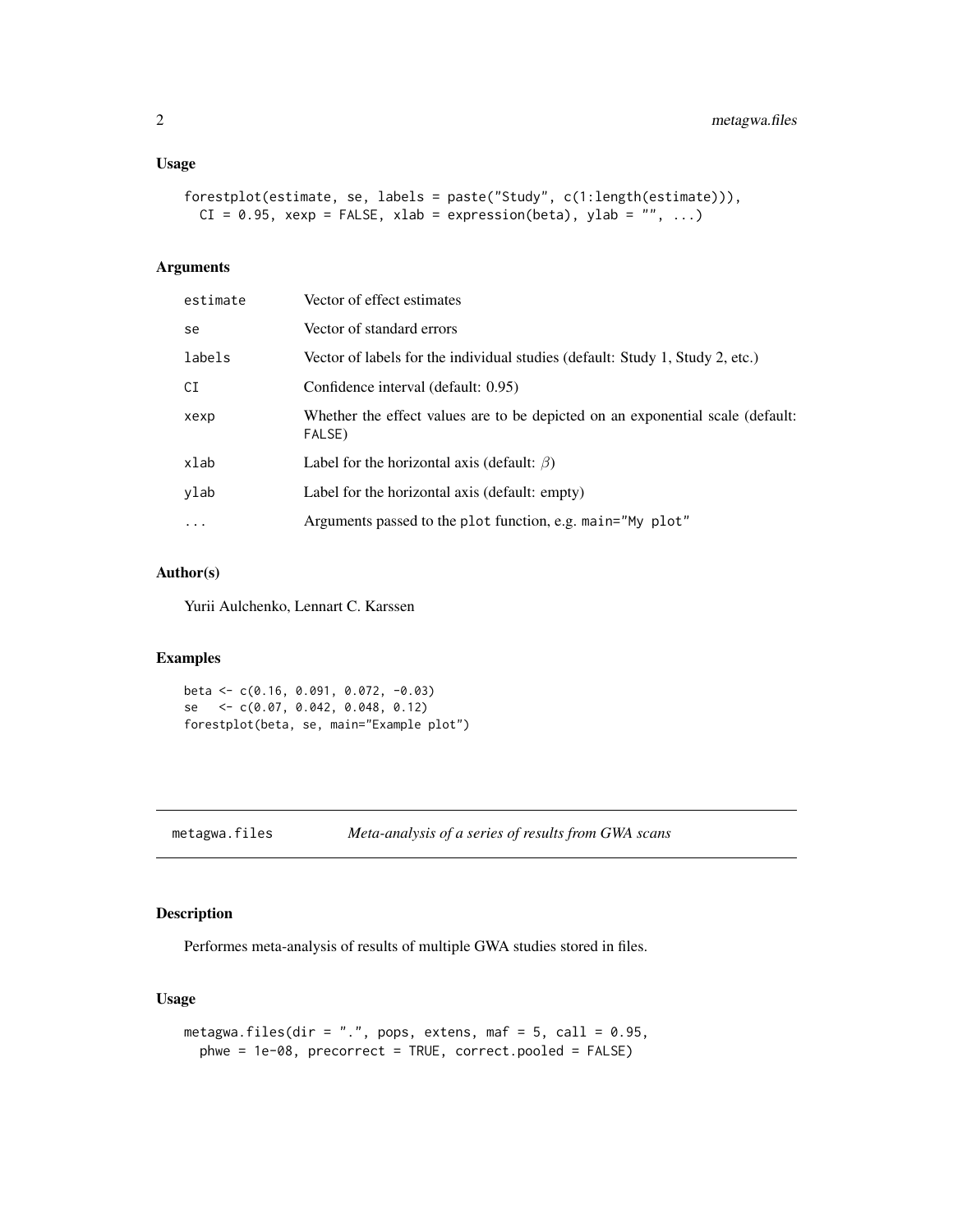#### <span id="page-2-0"></span>metagwa.files 3

#### Arguments

| dir        | Path to directory containing files with GWA results                                                                                                                                                                                                                 |
|------------|---------------------------------------------------------------------------------------------------------------------------------------------------------------------------------------------------------------------------------------------------------------------|
| pops       | A vector specifying study names, which make the first part of the file names                                                                                                                                                                                        |
| extens     | Fixed extension to the file name                                                                                                                                                                                                                                    |
| maf        | Filter threshold for the absolute number/frequency of minor allele. If the param-<br>eter is $\lt 1$ , this MAF threshold is used for filtering before meta-analysis; if this<br>parameter is $>1$ , $n*MAF$ – absolute number of the minor allele copies – is used |
| call       | Filter threshold for SNP call rate                                                                                                                                                                                                                                  |
| phwe       | Filter threshold for SNP P-value for HWE                                                                                                                                                                                                                            |
| precorrect | Should GC be applied to the original data before pooling                                                                                                                                                                                                            |
|            | correct. pooled Whether to apply Genomic Control correction to the study named "POOLED"                                                                                                                                                                             |

#### Details

The function looks for files named "POPSextens" in the directory "dir", reads them and pool consecutively using [metagwa.tables](#page-3-1) function.

The source files should contain a number of variables, such as allelic coding, code for the effective allele, etc. Please refer to the formetascore function of GenABEL package for details.

When the file is not available for the first population, or there are non-unique population names, the function stops with an error message.

If there are no files corresponding to next populations, these are skipped in analysis with a warning message (see details in the description of returned values).

### Value

Results are dumped to file named "POOLEDextens" in the directory "dir". Additionally, a list is returned with elements

analysed.pops list of populations successfully analysed

#### Author(s)

Yurii Aulchenko

#### See Also

[metagwa.tables](#page-3-1)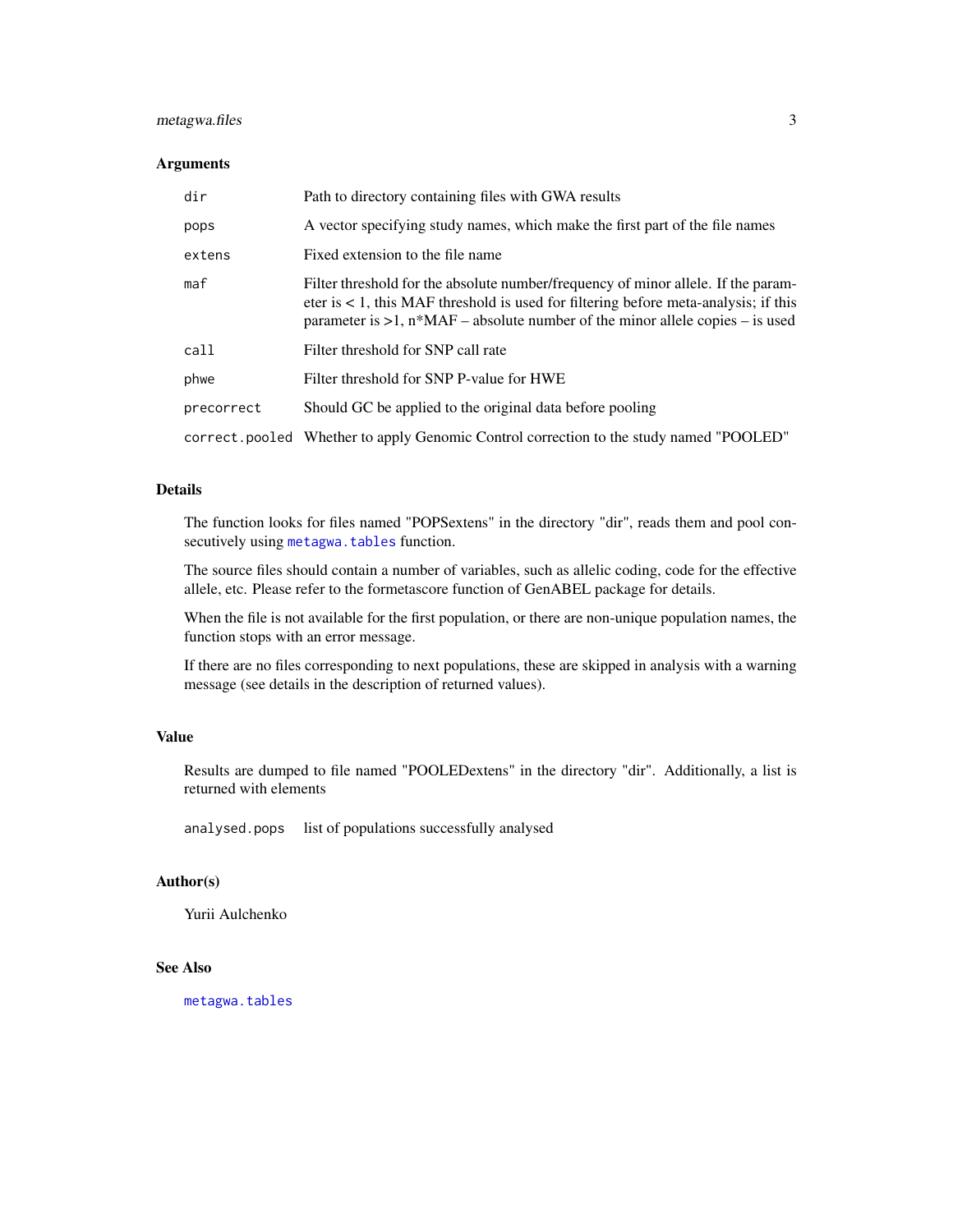<span id="page-3-1"></span><span id="page-3-0"></span>

#### Description

Performes meta-analysis of results of two individual GWA studies

#### Usage

```
metagwa.tables(data.x, data.y, name.x = "P1", name.y = "P2",
  precorrect = TRUE, correct.pooled = FALSE)
```
#### Arguments

| data.x     | First data frame with GWA data                                                         |
|------------|----------------------------------------------------------------------------------------|
| data.v     | Second data frame with GWA data                                                        |
| name.x     | First study name                                                                       |
| name.y     | Second study name                                                                      |
| precorrect | Should GC be applied to the original data before pooling                               |
|            | correct.pooled Whether to apply Genomic Control correction to the study named "POOLED" |

#### Details

Original data frames should contain a number of variables, such as allelic coding, code for the effective allele, etc. Please refer to the formetascore function of the GenABEL package for details.

#### Value

A data frame containing summary statistics and essential details of the individual studies

#### Author(s)

Yurii Aulchenko

#### See Also

[metagwa.files](#page-1-1)